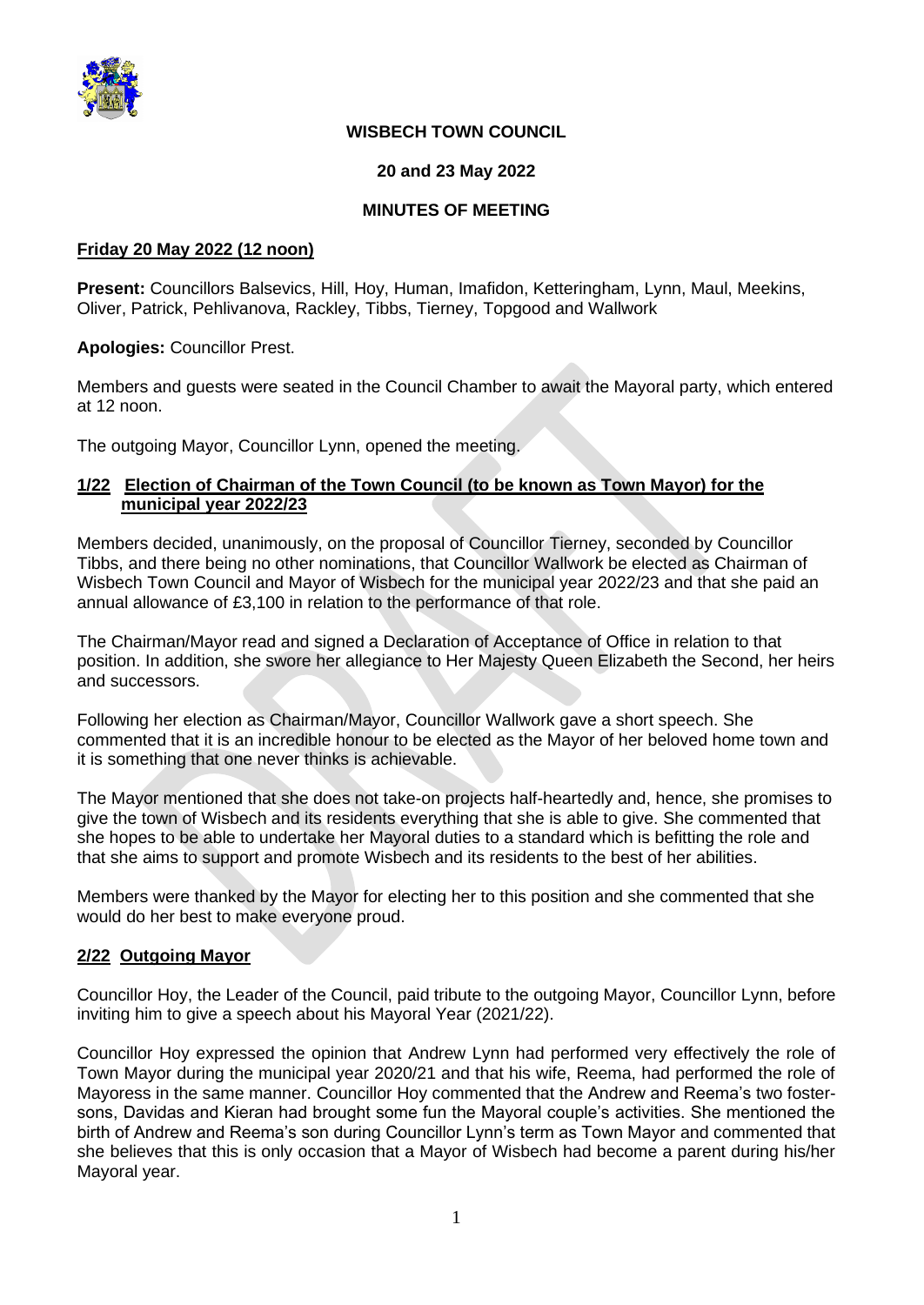

Councillor Hoy went on to say that Councillor Lynn had, during his Mayoral year, been a great support to her as Leader of the Council and that their working together had helped in the delivery of projects which are of benefit to the town.

Councillor Lynn thanked members for electing him to the position of Mayor for the previous municipal year. He commented that being the Mayor of Wisbech had been one of the greatest honours of his life; as a boy, growing-up in Wisbech, it had not been something that had ever expected as being achievable; his Mayoral year had been an amazing experience.

Councillor Lynn expressed his thanks for the support that he had received from many people during his Mayoral year, including Council staff and the Mace Bearer.

The point was made by Councillor Lynn that he had, in addition to making various financial donations to organisations and groups during his Mayoral Year, been pleased to have been able to hand-out three cheques (each of £1,200 each) at his Mayor's at Home event on 7 May 2022.

Councillor Lynn paid tribute to his wife and family for their support, without which he would not have been able to have undertaken effectively the role of Town Mayor.

Following the speech from Councillor Lynn, he and his wife, Reema, were invited by the Mayor to be presented with a Past Mayor's badge and a Past Mayoress' badge respectively.

## **3/22 Election of Vice-Chairman of the Town Council (to be known as Deputy Town Mayor) for the municipal year 2022/23**

Members decided, unanimously, on the proposal of Councillor Meekins, seconded by Councillor Rackley, and there being no other nominations, that Councillor Human be elected as Vice-Chairman of Wisbech Town Council and Deputy Mayor of Wisbech for the municipal year 2022/23 and that he be entitled to claim the travelling allowance agreed by council.

## **4/22 Adjournment of the meeting until 7.30 pm on 23 May 2022**

Members decided, unanimously, that the Annual Meeting of Wisbech Town Council be adjourned (at 12.30 pm) until 7.30 pm on Monday, 23 May 2022.

## **Monday 23 May 2022 (7.30 pm)**

**Present:** Councillor Wallwork, Chairman (and Town Mayor); Councillors Balsevics, Hoy, Human, Imafidon, Ketteringham, Lynn, Oliver, Pehlivanova, Prest, Rackley and Tierney.

**Apologies:** Councillors Hill, Maul, Meekins, Patrick and Tibbs.

**Public Participation:** None requested.

#### **5/22 Signatories to the council's bank accounts**

Members considered authorising a number of councillors to act in the capacity as signatories to Wisbech Town Council's bank accounts.

Members decided, unanimously, on the proposal of Councillor Oliver, seconded by Councillor Lynn, that the Chairman of the Town Council (Town Mayor), Vice-Chairman of the Council (Deputy Mayor), Leader of the Council and the Chairmen of the Council's Committees be authorised as bank account signatories, with at least one of the signatories to a cheque (or to authorise BACS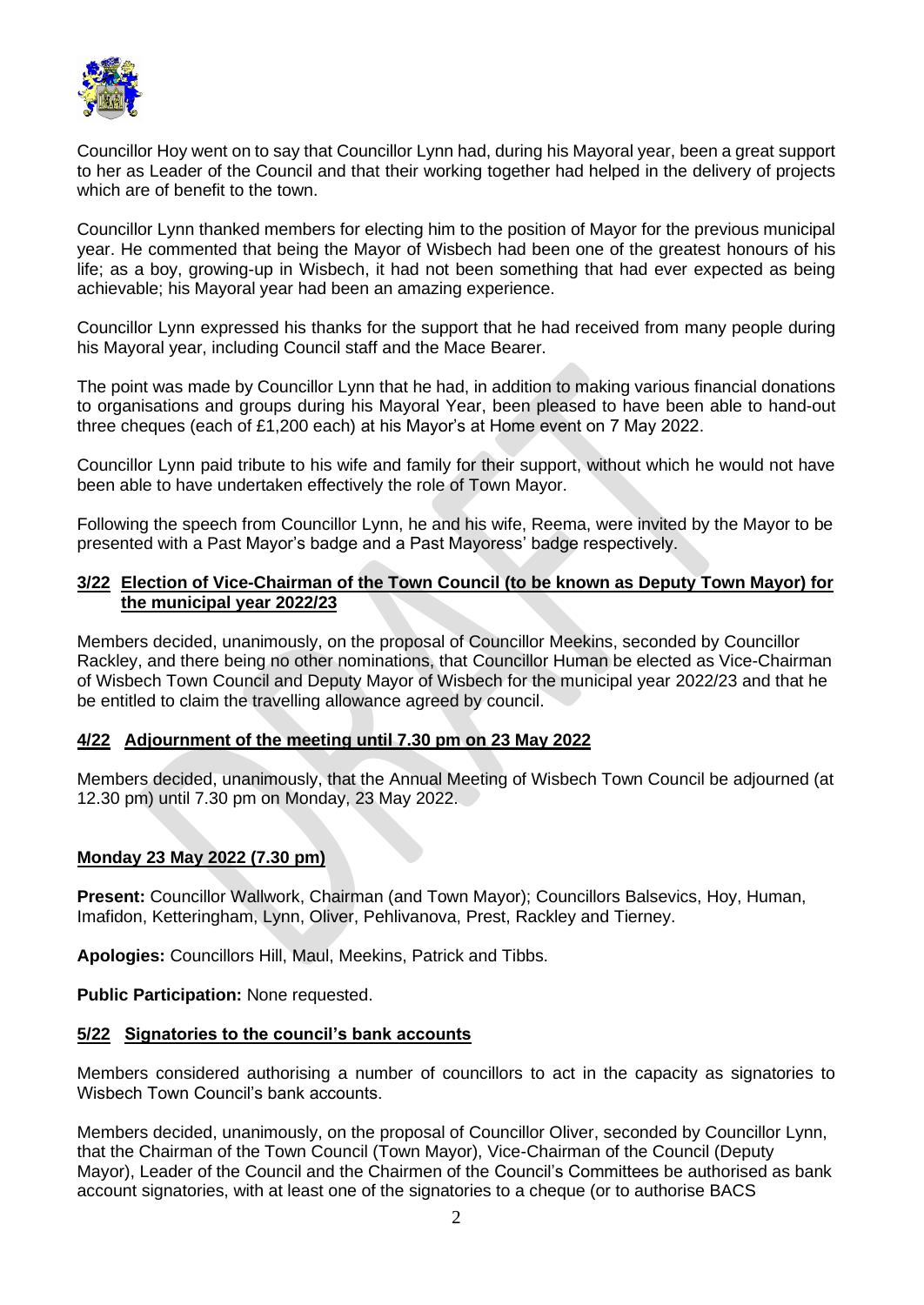

payments) being the Chairman of the Council (Town Mayor), Vice-Chairman of the Council (Deputy Mayor), Leader of the Council or the Chairman of the Resources Committee.

## **6/22 Cambridgeshire Constabulary**

Members took the opportunity to consider any matters relating to crime and disorder in Wisbech, for reference to Cambridgeshire Constabulary.

Councillor Lynn expressed his thanks to Acting Inspector Morris and Sergeant Arnold for both the additional policing patrols around Walsoken and for arranging for officers to speak with the operators of shops within that area; actions which had been undertaken in response to matters which had been raised by members at the last meeting of the council (minute 136/21 refers).

Members decided that the comments of Councillor Lynn be noted and that the Clerk would forward those comments to Acting Inspector Morris and Sergeant Arnold.

## **7/22 Minutes of the Town Council meeting of 19 April 2022**

Members decided, unanimously, on the proposal of Councillor Oliver, seconded by Councillor Lynn, that the minutes of the Town Council meeting of 19 April 2022 be confirmed and signed.

## **8/22 Minutes of committees**

Members received, for information, the minutes of committee meetings held since the last meeting of the Town Council, as follows:

- (1) Planning and Community Infrastructure Committee 19 April 2022
- (2) Joint meeting of the Wisbech Market Place Management Committee and the Resources Committee – 19 April 2022
- (3) Planning and Community Infrastructure Committee 3 May 2022
- (4) Resources Committee 3 May 2022
- (5) Wisbech Market Place Management Committee 10 May 2022
- (6) Planning and Community Infrastructure Committee 16 May 2022.

Members decided that the contents of these minutes, including the decisions made by the committees, be noted.

## **9/22 Membership of Committees for 2022/23**

Members considered the appointment of members to the committees of the council for the municipal year 2022/23.

The Clerk informed members that it is proposed, to rationalise decision-making processes and to incorporate additional service activities and aspirations, that the Assets Management Committee, the Wisbech Castle Management Committee and the Wisbech Market Place Management Committee be replaced by a Wisbech Town Centre Committee (to have responsibilities for matters such as local economy issues (e.g. footfall counters, Shop Watch Radios scheme etc), Wisbech Market Place, Horsefair Shopping Centre toilets, the Town Hall and Wisbech Castle) and an Environment and Public Spaces Committee (to have responsibilities for such matters as Town Council activity at Wisbech Park, allotments, other council assets and the anti-incinerator campaign).

Councillor Tierney expressed his support for the proposal to replace the Assets Management Committee, the Wisbech Castle Management Committee and the Wisbech Market Place Management Committee with a Wisbech Town Centre Committee and an Environment and Public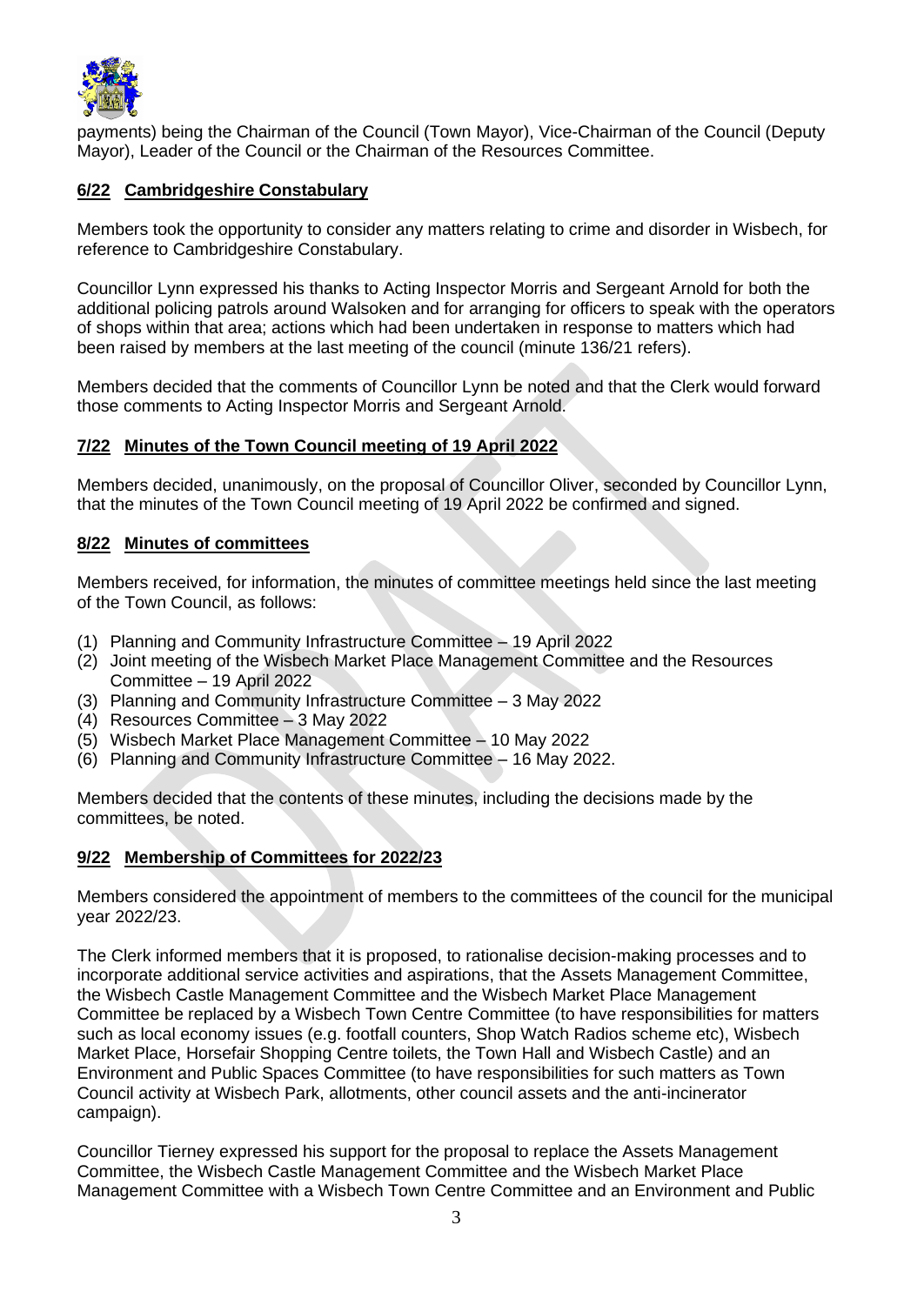

Spaces Committee. He expressed the opinion, with which there was concurrence by other members, that, given the progress which had been made over the last four years regarding the operation, restoration and development of Wisbech Castle, that it no longer needs a specific committee; similarly, now that the Market Place enhancement scheme is underway, the Market Place no longer needs a specific committee.

Members decided, unanimously, on the proposal of Councillor Lynn, seconded by Councillor Ketteringham, that

- (1) the Assets Management Committee, the Wisbech Castle Management Committee and the Wisbech Market Place Management Committee be replaced by a Wisbech Town Centre Committee and an Environment and Public Spaces Committee;
- (2) the Clerk to the Council would produce Terms of Reference for the new committees, for consideration at a future meeting of Wisbech Town Council;
- (3) the membership of the council's committees for the municipal year 2022/23 be as set out in the appendix to these minutes.

## **10/22 Dates of meetings for 2022/23**

Members considered the setting of dates for meetings of the town council and its committees for the municipal year 2022/23. The Clerk had circulated to members, in advance of the meeting, a schedule of proposed dates.

Members decided, unanimously, on the proposal of Councillor Tierney, seconded by Councillor Lynn, that the dates of the meetings of the town council and its committees for the municipal year 2022/23 be as proposed on the list which had been produced by the Clerk.

## **11/22 Clarion Housing**

Councillor Human proposed that the bi-annual attendance at meetings of Wisbech Town Council by appropriate representatives of Clarion Housing (which had operated between April 2016 and December 2018) be re-introduced.

Councillor Human reminded members that representatives of Clarion Housing had attended meetings of Wisbech Town Council over a period of more than two years but this had ceased, given that tenants' issues and concerns had subsided. He commented that tenants' issues and concerns appear to be emerging again and, consequently, he feels that the bi-annual attendance at meetings of Wisbech Town Council by appropriate representatives of Clarion Housing should be reintroduced. He made the point that such attendance also provides the opportunity for Clarion Housing to share with the council its plans for future improvement and development of its housing stock.

Members decided, unanimously, on the proposal of Councillor Human, seconded by Councillor Lynn, that the Clerk would seek to achieve re-introduction of the bi-annual attendance at meetings of Wisbech Town Council by appropriate representatives of Clarion Housing.

## **12/22 Clerk's report**

The Clerk reported to members on: updates in relation to council projects/initiatives; correspondence received which would be of interest to councillors; advance notice of events/activities etc.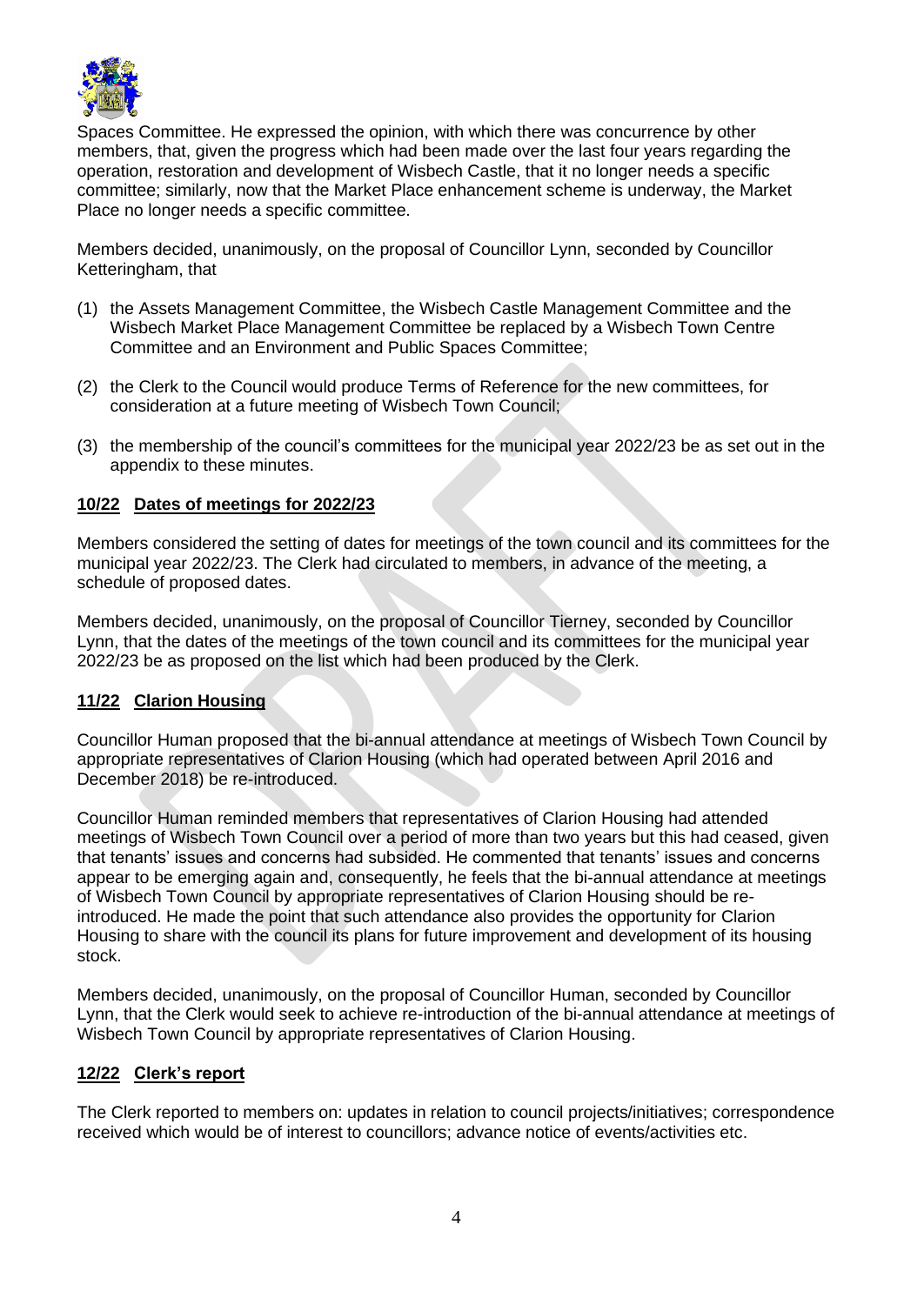

## **Projects and service delivery**

## **Community Support**

The Clerk continues to work with other agencies locally, via the Fenland Diverse Communities Forum, to develop "messages" to encourage people to access Covid-19 vaccinations and to undertake Covid-19 tests etc.

Council officers continue to share other partners' information and undertake "sign posting" to other services/organisations as appropriate.

## **Wisbech Market**

Following various changes during the last year or so due to the Covid-19 pandemic, Wisbech Market has been operating "as normal" since 12 April last year and trading levels at Wisbech Market now are generally remaining at the "pre-lockdown" levels.

Officers will be looking at ways to seek to increase the level of trading at Wisbech Market following completion of the Market Place enhancement scheme.

#### **Market Place enhancements**

The construction works required to deliver the long-awaited and much-anticipated enhancement scheme for Wisbech Market Place began on 19 April 2022.

The construction works are anticipated to have a duration of 10 weeks.

The construction work began at The Globe end of the Market Place and the contractor "changed ends" on 16 May 2022. The finished section of the Market Place – which has new surfacing, benches and planters (with bins still to be installed) – was "handed back" to the council on 16 May and has been used for market trading activities since that date. Not surprisingly, a number of operational issues have arisen during the period of the works but these are being addressed as they arise.

Further information in relation to the delivery of this scheme is contained within the minutes of the meeting of the Wisbech Market Place Management Committee which was held on 10 May 2022.

## **Allotments**

The council's allotments remain popular; the council continues to attract additional tenants. The council has several applications pending but there has been a delay in the allocation of plots because of the temporary reduction in officer resources. This situation is being addressed now that the council's new Customer Services and Liaison Officer is in post.

## **Community events and festivals**

The council's Community Events and Festivals Working Party is busy planning activities for 2022; in fact, it met earlier today. The next event will a Queen's Platinum Jubilee celebration on 3 June 2022, which, not surprisingly, is at a very advanced stage of planning. Further activities for 2022 will include the WisBEACH Rock Festival and the Christmas Lights Switch-on event.

The Town Clerk submitted on 13 May 2022 an application to the Arts Council, for several thousands of pounds, to expand this year's WisBEACH Rock Festival to increase, if the application is successful, the creative and cultural offer of the event.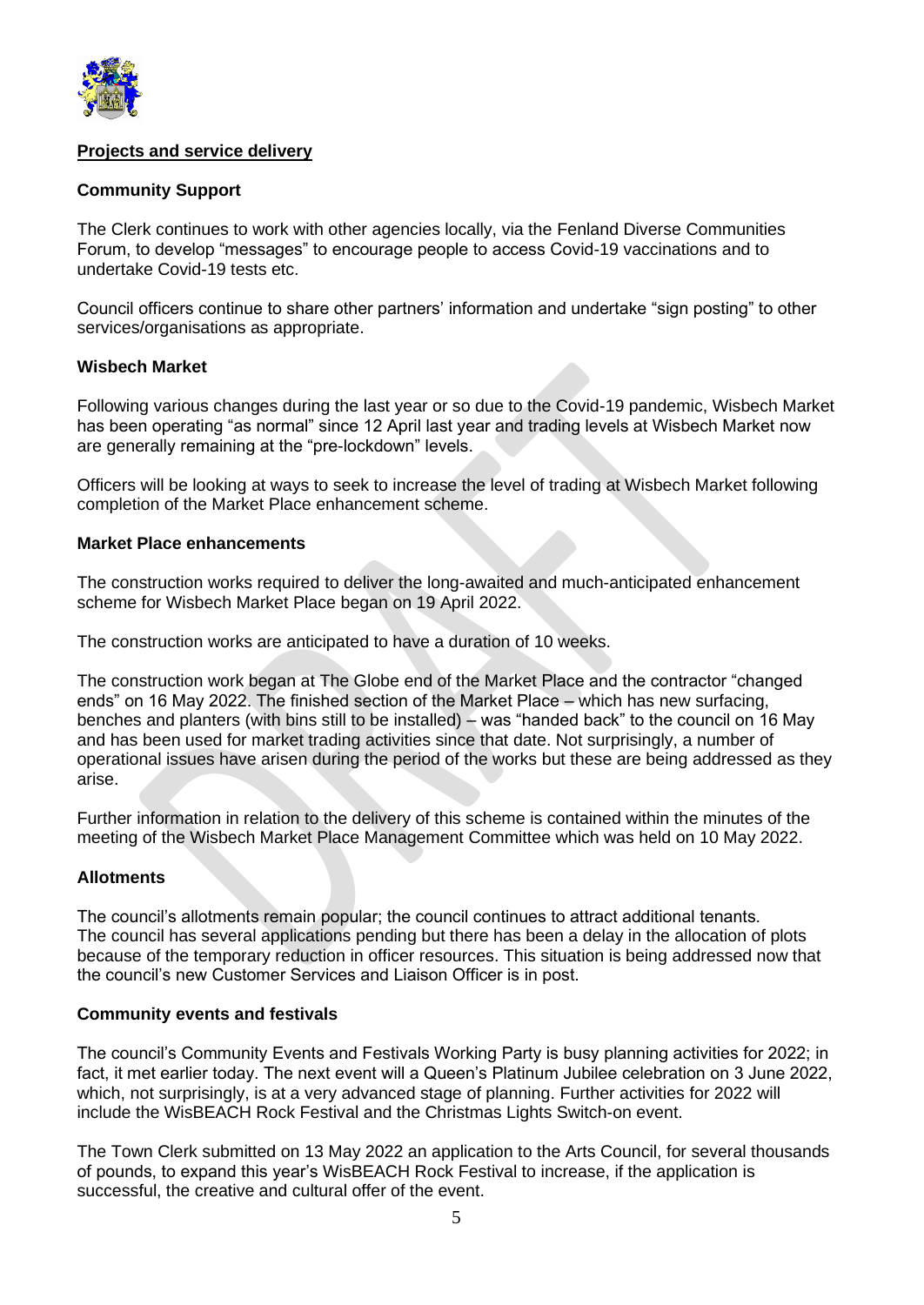

## **Town Hall/office**

Maintenance work to the Town Hall is undertaken as necessary; all essential works are up-to-date. Arrangements have been made for re-painting of the front door to the building.

## **Toilets**

The Town Clerk has signed the lease between New River Retail and Wisbech Town Council for the council to take-on the operation of the toilets at the Horsefair Shopping Centre. He has received information today from the solicitors engaged by New River Retail that the landlord is now ready to sign the lease.

The Town Clerk met last week with the Manager of the Horsefair Shopping Centre to discuss several associated operational issues - such as installation of necessary meters for utilities, ensuring that all items of equipment (such as hand dryers) are in working order etc – necessary to achieve opening of the toilets.

The new Wisbech Town Centre Committee will be meeting later this evening to discuss, among other matters, agreeing the arrangements for "staffing" of the toilets at the Horsefair Shopping Centre.

The Town Clerk will be meeting tomorrow with a building maintenance contractor to discuss further external repairs to the toilet block at Exchange Square.

## **Wisbech Castle**

Numerous pre-booked events (including paranormal evenings, escape room events, weddings etc) are taking place at Wisbech Castle. There is a steady "stream" of enquiries for holding events and activities at Wisbech Castle. Having regard for the level of volunteer capacity to "staff" events, a couple of months in this calendar year are deemed to be fully booked.

Weekly "organisational planning" meetings at Wisbech Castle were introduced this month, to ensure the efficient and effective operation of activities/bookings. New booking forms are being produced and associated processes are being reviewed.

The new Wisbech Town Centre Committee will be meeting later this evening to discuss, among other matters, reviewing the fees and charges for bookings at Wisbech Castle.

Councillor Tierney expressed the opinion that the recent filming at Wisbech Castle, for inclusion in a forthcoming television programme, should have a positive impact upon future enquiries/bookings.

## **Correspondence**

The Town Clerk has received a copy of a letter sent by the Planning Inspectorate (PI) to Fenland District Council (FDC), informing FDC that the PI had received notification that the application by Medworth CHP Limited for an Order Granting Development Consent for the Medworth Energy from Waste Combined Heat and Power Facility on land to the West of Algores Way, Wisbech is likely to be submitted to the Planning Inspectorate on 7 June 2022.

The letter from the Planning Inspectorate states that it will be inviting the Local Planning Authority (that being Fenland District Council) to submit an 'Adequacy of Consultation Representation', to which the Planning Inspectorate must have regard in deciding whether to accept an application.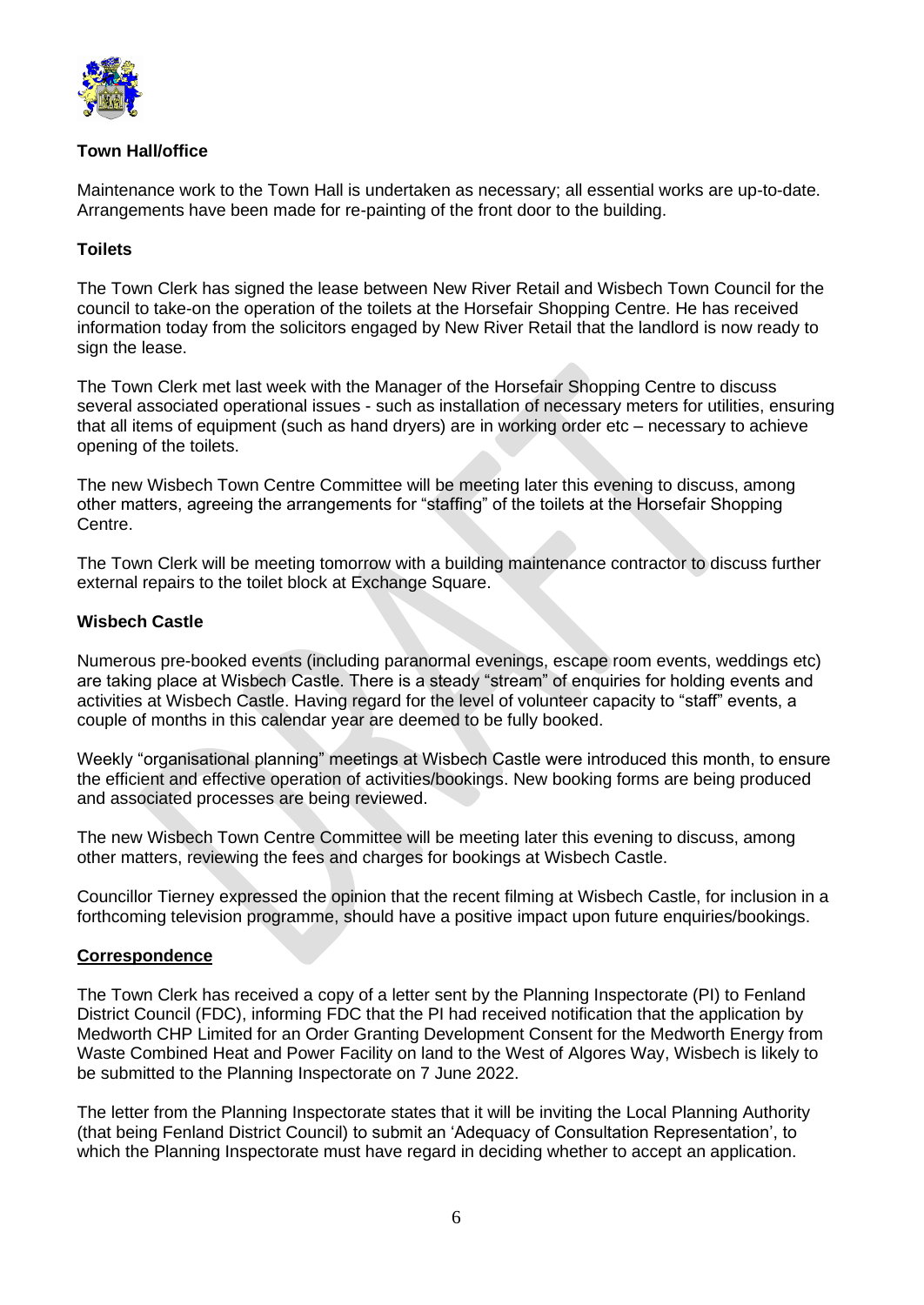

The point is made in the letter from the Planning Inspectorate that it has 28 days from the date of receipt of the submission to decide whether to accept the application.

Given the short statutory time limit for the Acceptance stage, the Planning Inspectorate will be seeking a representation from Fenland District Council (FDC) within 14 calendar days of the date of its invitation. FDC is happy to include within its submission any comments from Wisbech Town Council.

Councillor Human, Chairman of Wisbech Town Council's Anti-Incinerator Working Party, informed members that he is liaising with Swann Edwards Architectural Services, the company which is providing (free-of-charge) support to the working party, regarding future support that the council may need to oppose this incinerator proposal.

Members decided that the situation be noted and that Councillor Human and the Town Clerk would continue the dialogue with Swann Edwards Architectural Services in relation to this matter.

## **13/22 Date of next meeting**

Members noted that (in accordance with minute 10/22) the next meeting of Wisbech Town Council is scheduled for 20 June 2022, to commence at 7.30 pm, at the Town Hall in Wisbech

## **Meeting finished at 7.50 pm.**

Signed ........................................................................

Date ..........................................................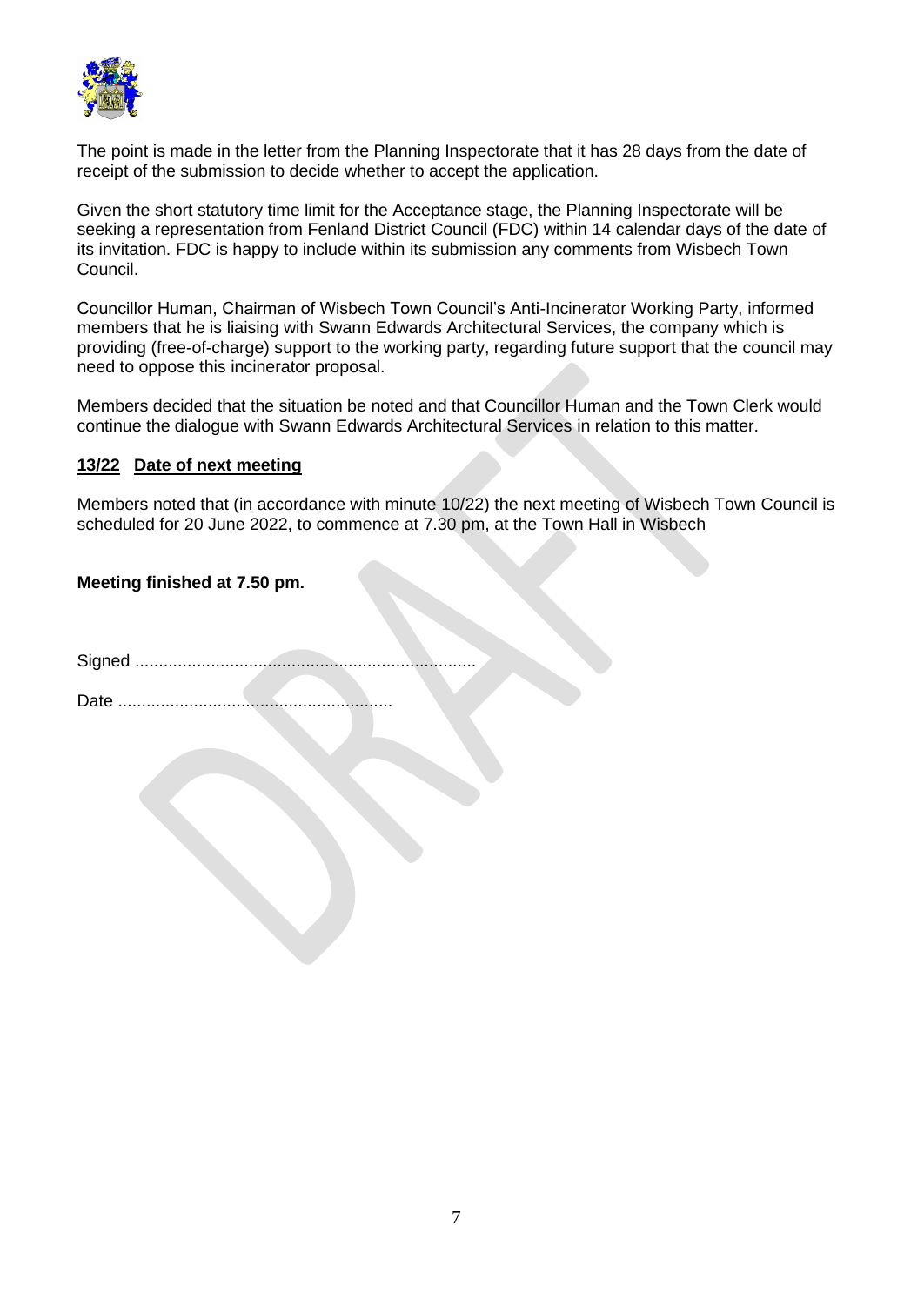

## **APPENDIX**

## **MEMBERSHIP OF COMMITTEES 2022/23**

## **(Minute 9/22 refers)**

#### **RESOURCES COMMITTEE**

Councillor Hill Councillor Hoy Councillor Lynn Councillor Oliver Councillor Tibbs Councillor Tierney Councillor Wallwork

#### **PLANNING AND COMMUNITY INFRASTRUCTURE COMMITTEE**

Councillor Hill Councillor Imafidon Councillor Ketteringham Councillor Oliver Councillor Prest Councillor Rackley 1 vacancy - Conservative

## **ENVIRONMENT AND PUBLIC SPACES COMMITTEE**

Councillor Human Councillor Imafidon Councillor Meekins Councillor Oliver Councillor Prest Councillor Rackley Councillor Tierney

## **WISBECH TOWN CENTRE COMMITTEE**

Councillor Hoy Councillor Lynn Councillor Maul Councillor Oliver Councillor Prest Councillor Tierney Councillor Wallwork

### **STAFFING AND COMMUNICATIONS COMMITTEE**

Councillor Human Councillor Maul Councillor Oliver Councillor Pehlivanova Councillor Tierney